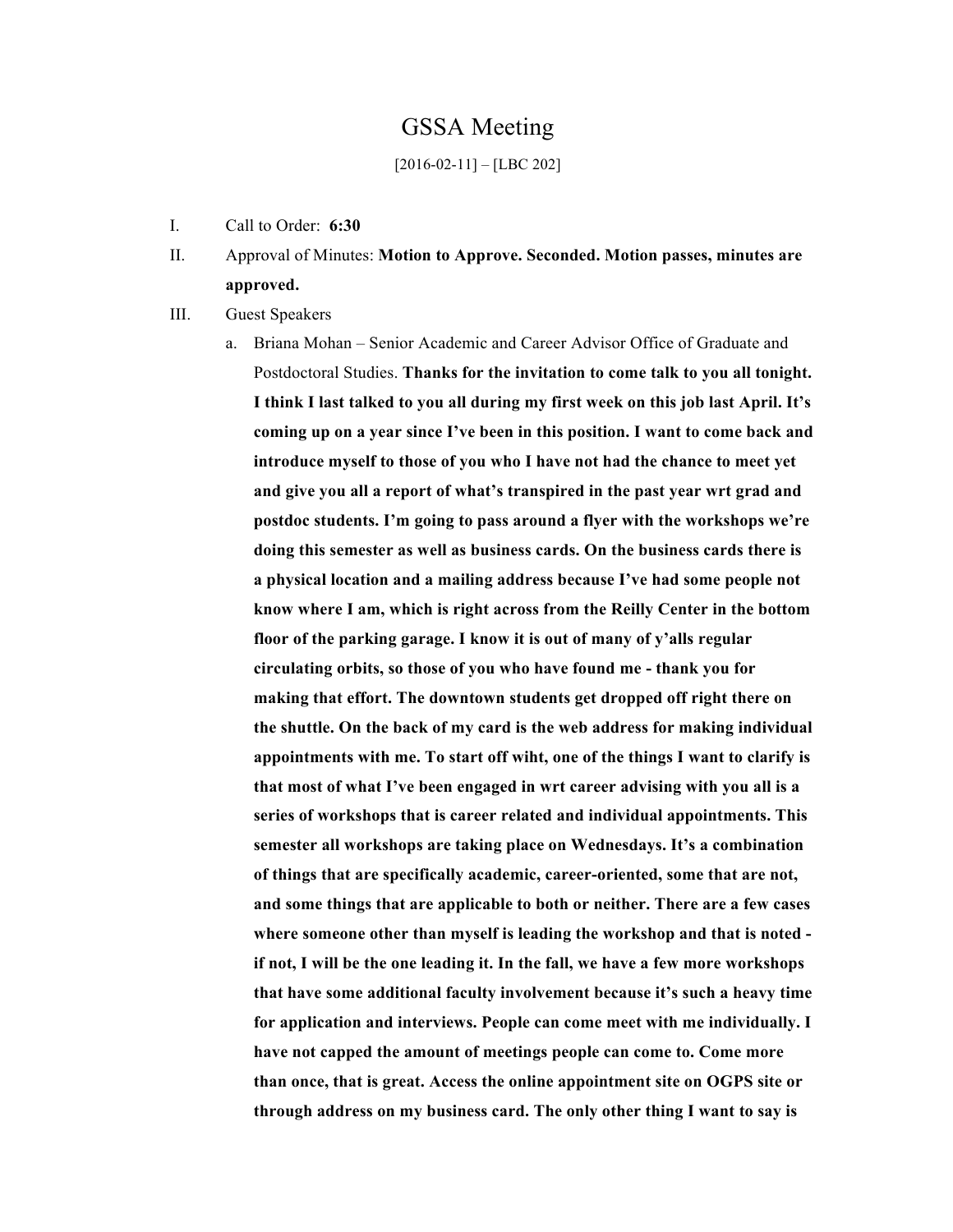**that if it's possible I really encourage you to come for the workshops. Both because it's a good way for us to indicate the kind of demand there is from students wrt career-related things, but also because I find the difference between working in groups and working indicidually is that often there are lots of things where you learn from groups, talking to each other illuminating and helpful for people in thinking about career stuff. I know that individual appointments can be really helpful, so either/or, both/and approach is great. Lastly, when you're a grad student I know it is really hard to find and make the time for all kinds of things, but especially yourself and your studies. I really encourage any of you all who feel worried, show up for a workshop or make an appointment. We can make an agenda while you're there, you don't have to show up with anything planned. Any questions? Q: What type of questions do people ask when they come to individual appointmentws? A: It really depends. Most people come in with some kinds of questions about career exploration. "I know what I like, I know what I'm good at - how can I turn that into something for my career?" Really depending on where people are with their own aspirations and where they are in their programs, sometimes people have really specific questions about "How do I make my CV look perfect for a career in biochemistry?" It really can span very specific things to very broad things. I wouldn't say there is any particular question people come with. Q: You in general would have a broad range of careers you would help people find. A: My own academic background is English and Black Studies. I don't have a Ph.D….both my own academic background and knowledge is more in the lib arts and social sciences than natural sciences, but to this point I have met with more science students than social sciences/humanities people. That has helped me learn a lot of specifics about SSE and the requirements in those fields. Both within this job and previously I was working with undergraduates and I know a lot of faculty around the campus, so I go to them with questions. When you come to meet with me, these are confidential appointments. I never go to a faculty member and tell them about what their student is asking for. Q: Who usually leads the workshops? A: Usually it's me. In the fall there were some cases where faculty were participating with me. This semester there is one with Ana Lopez, another with CAPS Staff,**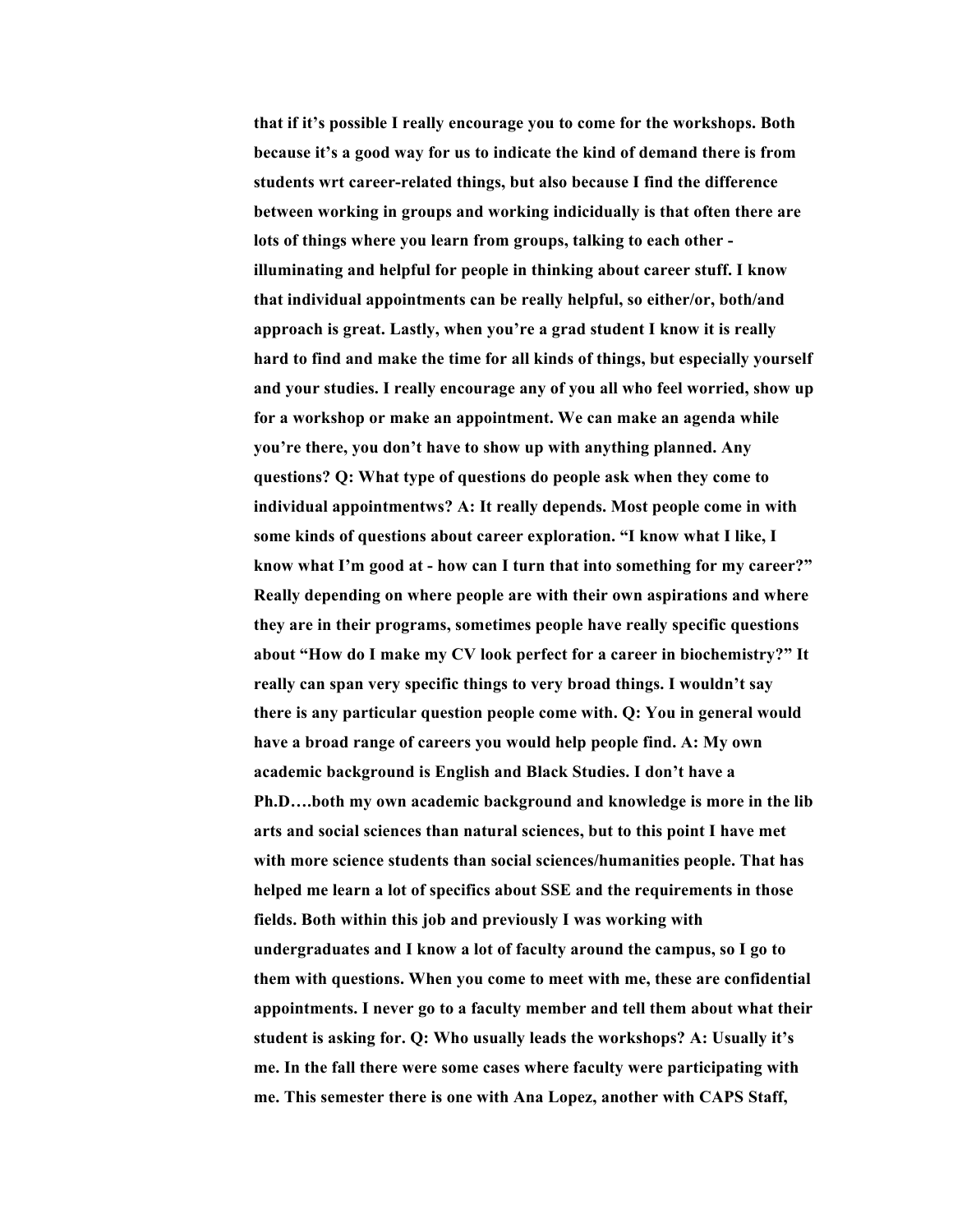**and another two-hour job search that is being led by the woman in charge of Career Services for Public Health. All the other ones this semester are led by me. Advanced registration is required, but if you show up and didn't register I will absolutely let you in. It's a very easy sign up on Google Docs that makes it easy for me to plan what kind of snacks and drinks to bring. Q: A lot of workshops are two hours. If you can only make it to one hour, is that ok? A: Yes. Q: I've had a few people say that they couldn't make it to a workshop time that is not going to be offered again. Is there any alternative to making an appointment? Could we send out a poll about making a new workshop date in April or May? A: A couple of possibilities. People can email me and I will send them slides and online resources I recommend to people. If they would really like to have another workshop this semester, tell them to put it in an email to me. If I had 10 people email me saying they want another CV workshop this semester, I would make it happen. Q: How many people came to CV writing workshop? A: It was in the teens. Q: Approximately how many people would you like to have to make another workshop? A: At least 10. I do cap them at 20 but mostly we're just making sure it's not too huge so we can workshop and discuss things. I welcome y'all to come for workshops, appointments. If you have any suggestions for how to handle career services for grad and postdocs, my door is open. Please come by!**

b. Meredith Smith - Title IX Coordinator, Office Of Academic Affairs **I joined Tulane in December. I came here from UCon where I was Deputy Title X Investigator and ???. I do have a JD but not too long I was in grad school getting a Masters in Education. I was really excited for the oppoortunity to come and speak with you all because Title IX, as a national issue, is probalby one of the civil rights issues for our time. It's going to be those of us who are in schools right now that are going to make lasting changes in this area. This last week has been a huge one wrt Title IX issues, as Baylor, ?, have had huge suits filed wrt athletic department. Title IX is part of the 1972 Educational Amendments Act. It states that no person shall be the subject of discrimination based on sex in educational programs. If someone were to experience this, which looks like sexual harrasment, if that activity takes places within our auspices then our unviersity has a respoinsiblity to**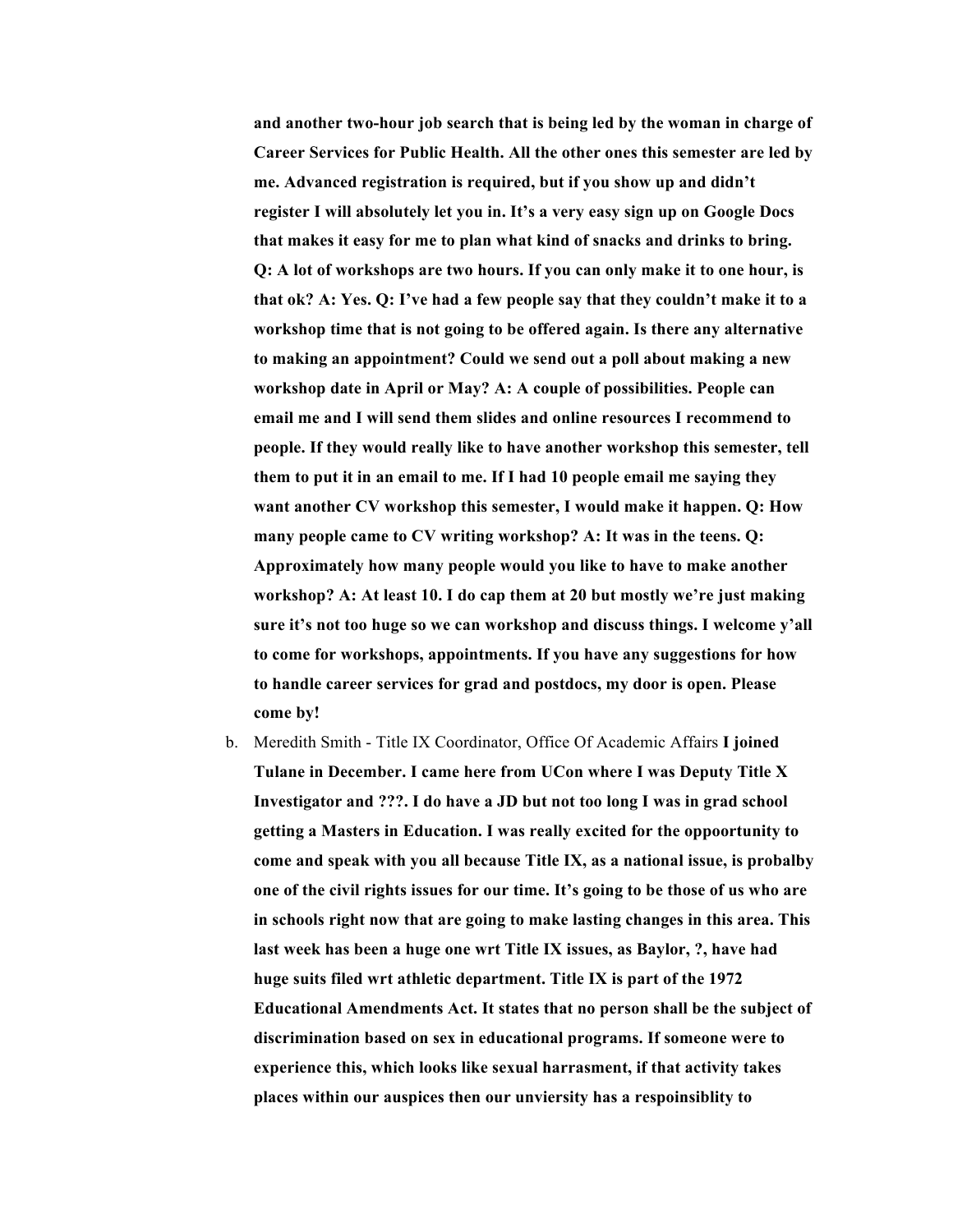**respond. To mitigate the harm, to prevent the reoccurance, and to prevent the effects of it on campus. That is my role on campus. I make sure that whnever we get a report on something like this we are providing support to the person who experienced this, and community……, and for us to try to create cultural change in those moments. We've had some issues in our undergraduate residents halls where there have been some sexual harrasment comments made. So it's not just to stop those comments, but to have workshops with the halls. We also have those same conversations within academic departments, when faculty members………………..talk about Title IX. Why do we do the work that we do? As graduate students, y'all are in a unique position. YOu're in a real position of vulnerability. You have a lot of folks you're subject to - faculty members, advisors, a lot of things I don't understand because I got a J.D.. That puts you in a really difficult position because reporting sexual harrassment in an environment like this can put people in tough situations. We are looking nationally at some of our very best minds having expereienced sexual harrasment for years and suffered in silence. If you or your peers are experiencing this we have resources that can help this. We've learned how to come in, create a better environment, make faculty members feel like they are not suddenly under attack, and let students know that they do not deserve this. We want to create a culture that does not make you live in silence. While you are in this position of vulnerability, you're also Gods. You are TAs, GAs. I remember as an undergrad thinking my English TA was the coolest person in the world. Undergraduate students look up to you. That means that someone might disclose something to you. What do you do with that? What we're telling you is that it is your duty, as Tulane employees, to report what you hear from your students when they come to you and say "This happened to me. I need help" or "This happened to me. Please don't tell anyone." When they tell you not to tell anyone, you still need to come tell my office. This is because there is so much we can do at this university to support students. We have a whole office dedicated to this that do awesome things send notes to professors, connect students to outside support groups. We need students to know that we are there. If you are wondering how to have this conversation - if you have something disclosed to you, the first thing you**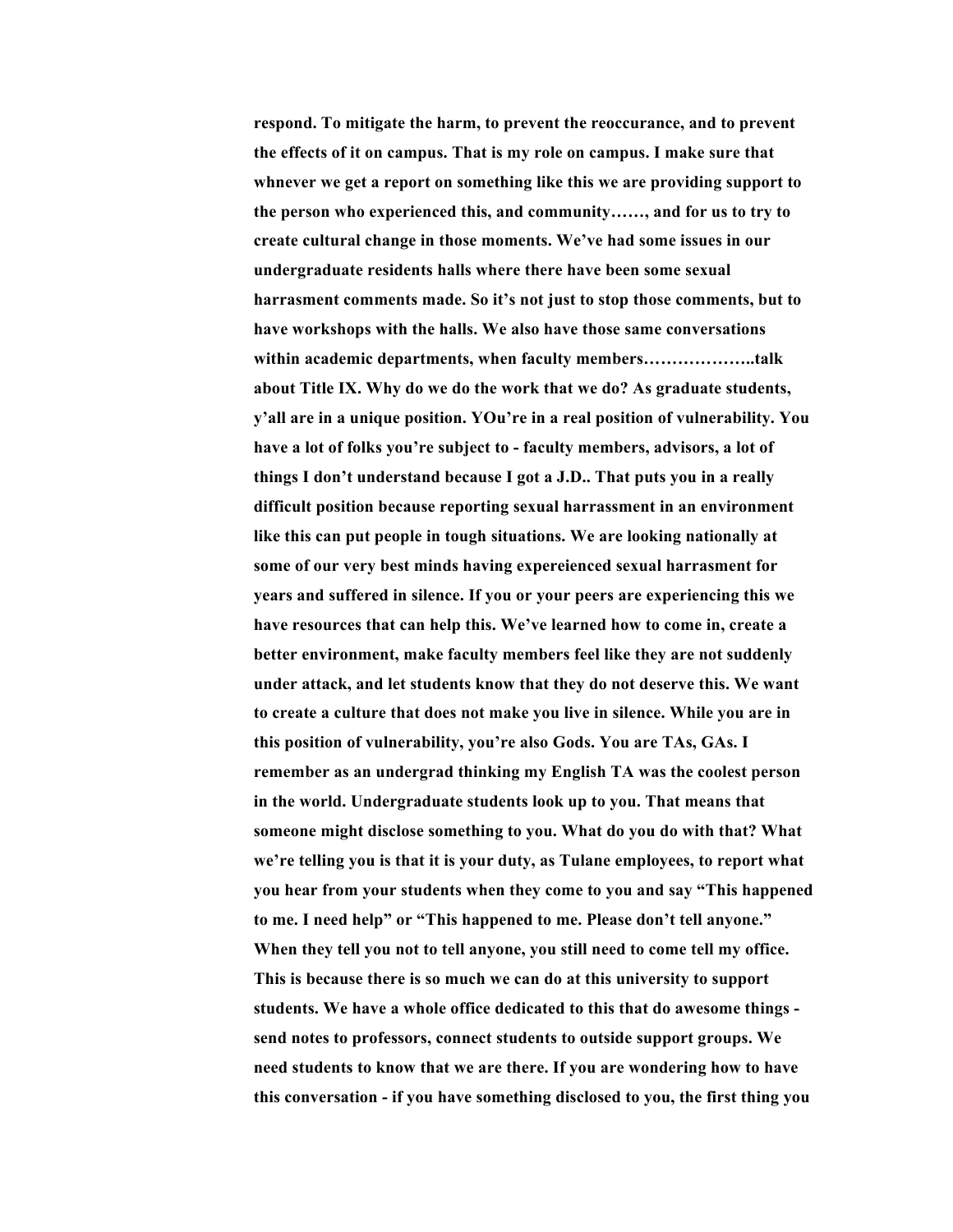**do is email my office and we can help walk you through this conversation. I am on the Provosts office, very easy to find. A very easy way to do this is to put something on your syllabus or tell students about it on the first day of class. We have a lot of great language about this on the onewave.tulane.edu site. And additionally, all of these resources are avaliable to you as graduate students. We have so many resources. We are on the verge, if everyone on our campus gets together, to experience a huge cultural change. We can change the statistics. It takes all of you to be partners in this work. Any questions? Q: My advisor works with a lot of undergrads but I am not really in a TA or advisor role to them. I work in the same space as them - what if one of them were to disclose something to me? A: If undergrads are just hanging out and you overhear something, you can turn around and insert yourself or you could contact our office and tell us to get it on our radar. Often we find that if students are talking about an incident, people are talking about it. But in that case you are a third-party. Q: Do you have a website we can check out? A: It's so close - I'm building one right now! It will take another two to three weeks to finish. When it finishes, I hope to send it out to everyone. That will be at titleix.tulane.edu - bookmark it ahead of time! Will be linked on GSSA website when it goes live. Q: If a professor is out of town, Meredith can come to your class and give a Title IX presentation. It was very informative and I recommend it to anyone. My office is on the ground floor in LBC GO2Q. You know where to find me, please don't be strangers. The SPVEC - Campus wide coalition… if you are interested in becoming a part of this, please contact me! We are in desperate need of graduate students. Anyone who is interested talk to Jacobs and we will hopefully see you soon!**

- IV. Advisor Reports
- V. Officer Reports
	- a. President Jacobs Jordan (jjordan $2@$ tulane.edu)
		- i. VPhD
			- 1. February panel is Careers in Software Development for STEM PhDs Feb 22 – 26 (http://vphd.info/1LaVrID) **Don't actually have to be in Computer Science to do this.**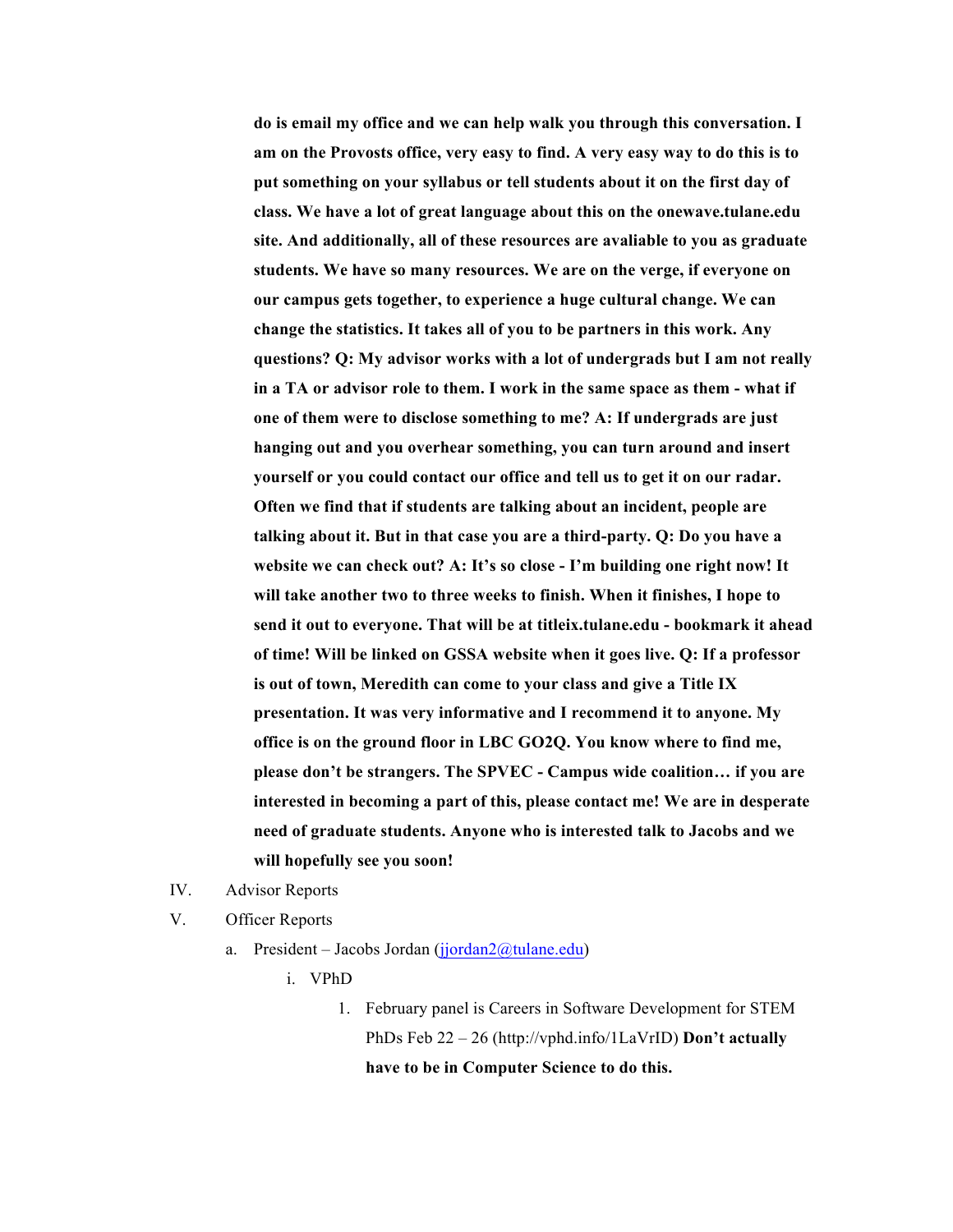- 2. \$1500 annual renewal **Not actually up for renewal yet, but we did get the amount and it's not going to change. Actual amount is \$4000 split between GSSA, OGPS, and Briannas office. Motion to vote? Motion. Motion Seconded. Motion passes, VersatilePhD renewal approved.**
- ii. School of Liberal Arts Graduate Studies Committee needs 1 replacement rep **Selected two people for this in the fall but one person has a class conflict this semester. Next meeting is Feb. 13th, only two more meetings this semester. Gillian King-Bailey will join committee.**
- b. Vice President Nicholas Fears (nfears  $@$ tulane.edu)
	- i. Student ID Scanners for GSSA Events **I've been piloting the new ID Swipe Card system. If you came in tonight, I had most people swipe. It prints out an Excel sheet that gives us your names and emails so we don't have to pass around an attendance sheet. We will be using this for events like Crawfish Boil, Brunos Trivia. Greg requires you to meet before using it. Plug it into your computer, it installs it's own drivers. Q: Why do I have three credits for GSSA Trivia Night? A: They use the scanners for volunteer hours so it tells you how many hours you get credit for when you swipe in. I'm trying to turn it off since it's not useful for us. You have to have the event registered in OrgSync before you can hook it up and use it. I'm working on getting around that, also being able to reject undergraduate IDs but I'm not sure if it has the capabilities to do that. I think to use it, you just have to have access to the event on OrgSync to turn it on. Any questions? No.**
- c. Treasurer Jordan Adams (jadams15@tulane.edu)
	- i. Events under \$250

| Anthropology Colloquium  | Anthropology | 3/4/16  | \$100.00 |
|--------------------------|--------------|---------|----------|
| Anthropology Colloquium  | Anthropology | 3/11/16 | \$100.00 |
| Anthropology Colloquium  | Anthropology | 4/1/16  | \$100.00 |
| <b>Chemistry Meeting</b> | Chemistry    | 2/24/16 | \$80.00  |
| <b>Chemistry Meeting</b> | Chemistry    | 3/16/16 | \$80.00  |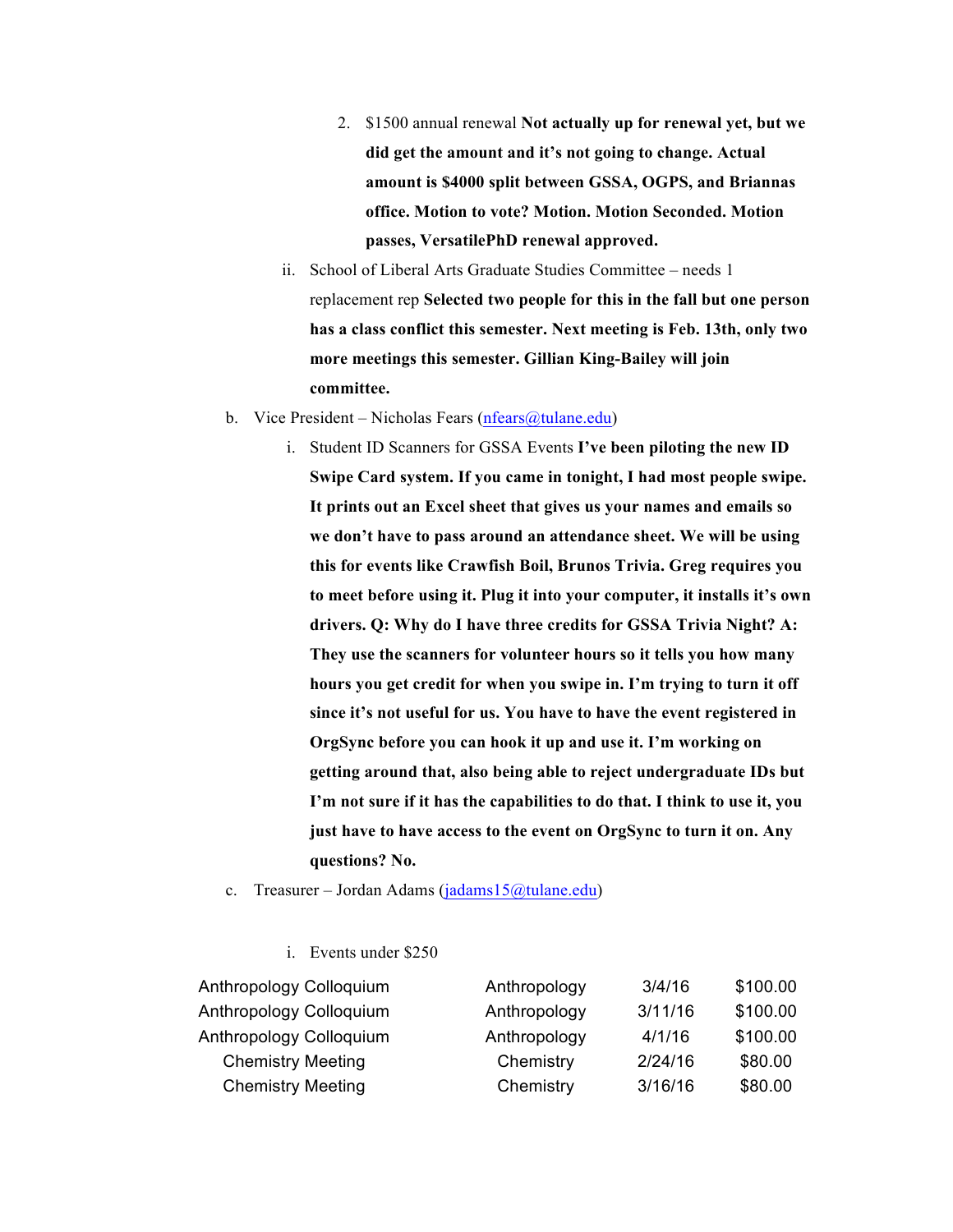| <b>Chemistry Meeting</b>     | Chemistry   | 4/1/16  | \$80.00  |  |
|------------------------------|-------------|---------|----------|--|
| <b>EENS February Meeting</b> | <b>EENS</b> | 2/17/16 | \$175.00 |  |
| <b>Stats Lunch</b>           | <b>EEB</b>  | 2/18/16 | \$20.00  |  |
| <b>Stats Lunch</b>           | EEB         | 2/25/16 | \$20.00  |  |
| <b>Stats Lunch</b>           | EE Bio      | 3/3/16  | \$20.00  |  |
| <b>Stats Lunch</b>           | EE Bio      | 3/10/16 | \$20.00  |  |

#### Total requested: **\$795.00**

**Anthropology: Colloquium that we have every other week on Fridays. This is for food and refreshments afterwards. Q: Didn't you previously request for an event on March 31? A: Yes. I'm not the one who did the request so I can ask Dave. I think it actually got moved or cancelled.** 

**Chemistry: We requested for three departmental meetings. We haven't had any of these in a while. It's going to be monthly. We're having a barbeque at some point so we'll be doing planning for that.** 

**EENS: Requesting for our monthly graduate student meeting to discuss grad student stuff.** 

**EEB: Same as last month. Weekly lunches on Thursdays where we discuss statistics. We buy some cheese and crackers for that. Q: What's the room? A: Stern 2002. Anyone is welcome to come!** 

**Removing April 1 Anthropology Colloquium from Slate. Motion to vote as a slate except for April 1 Anth event. Motion seconded. Motion passes. Motion to vote on the slate. Motion seconded. Motion passes.** 

ii. Events over \$250

| <b>Chemistry Grad Student Send-off</b> | Chemistry | 5/13/16 | \$600.00 |
|----------------------------------------|-----------|---------|----------|
|----------------------------------------|-----------|---------|----------|

Total requested: **\$600.00**, itemized budget at end of agenda

**First event is Chem Grad Student Send Off. Budget details avaliable. This is an event we traditionally have for all graduating students and faculty. We budgeted for 60 people. This is the budget we've used for past 2 years and it's worked. It's about \$10/person. Q: How many are in your departments? A: 67 - just graduate students. No faculty. Will be a lot smaller after this year. Q: Is this for entire**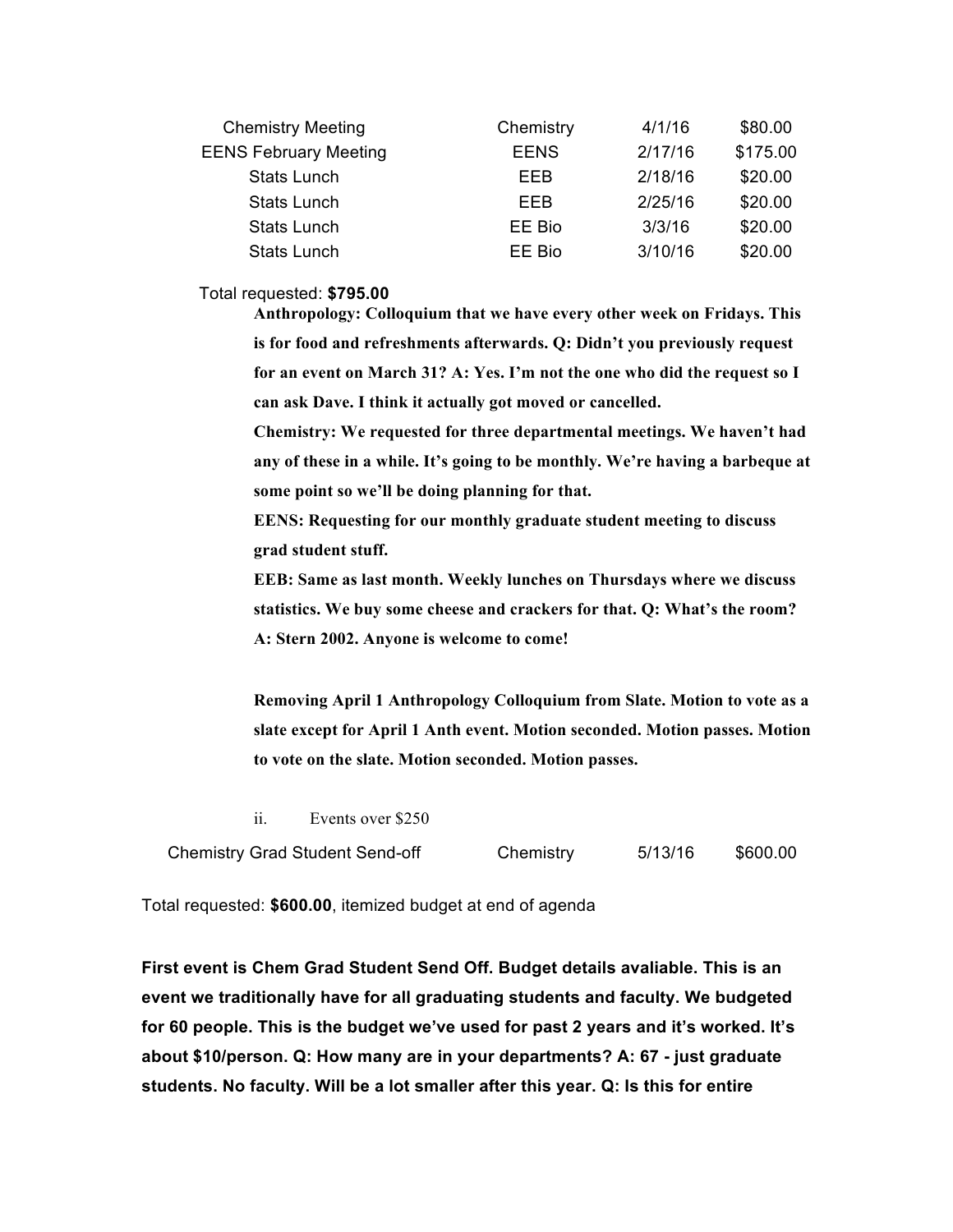**department or just graduating students? A: Entire department. We usually have outside visitors as well. Q: I don't think anyone is opposed to having big budget events. But looking back, Chem has asked for 5 events over \$3000. A: \$1500 of that was a joint event between physics, ?, and chemistry. I think Chem budget was a little over \$500. Puts them around \$2000. That was only event that was joint. We acknowledge that we do have these huge events, but they are also mutually beneficial to other departments. Chem is also the largest department in SSE and SLA and proportionally we do not request that much funding. Also have contributed a lot to the fund. We could get numbers crunched and see what everyone is spending proportionally but that might be a little invasive, espeicially in the smaller departments. We usually do the detailed budget in beginning and end of year. Q: How much budget is left? A: If everything is approved tonight, we have about \$6200 left for the rest of the semester. That's just for department events. A: How is that number calculated? A: When I take the budget out - after events have been approved - until I get the actual packet on my desk I act like the whole amount has been spent. When I get the packet I put the actual amount in, so a little bit of money will come back here or there. There is a method to the madness. This is the first time in three years that we have a running budget that keeps up with where we are. In the past it has been different, amounts have been allocated and taken out... \$6200 is a rough estimate because we didn't get any money into our accounts until December. I feel pretty confident within \$100. Q: Do we have a tax exempt form we are supposed to use for large amounts? A: We do, but some places don't accept it though and some do. Check on that. Some places just won't honor tax exempt status so we just don't order food from them before. You may need to get a current copy of that and file it to get it going. We've got one.** 

**Chem: We would like to spend under \$600, this is just the way we've done this in past year. High cost is just mainly because our department is so big. For catering places to serve that many people it is hard to get anything for that price. Our department will subsidize this some.** 

**Motion to vote. Seconded. Motion passes.** 

**Next event that isn't on the agenda - didn't make it on because I was still working with the department on the itmeized budget when agenda went out. I wanted to**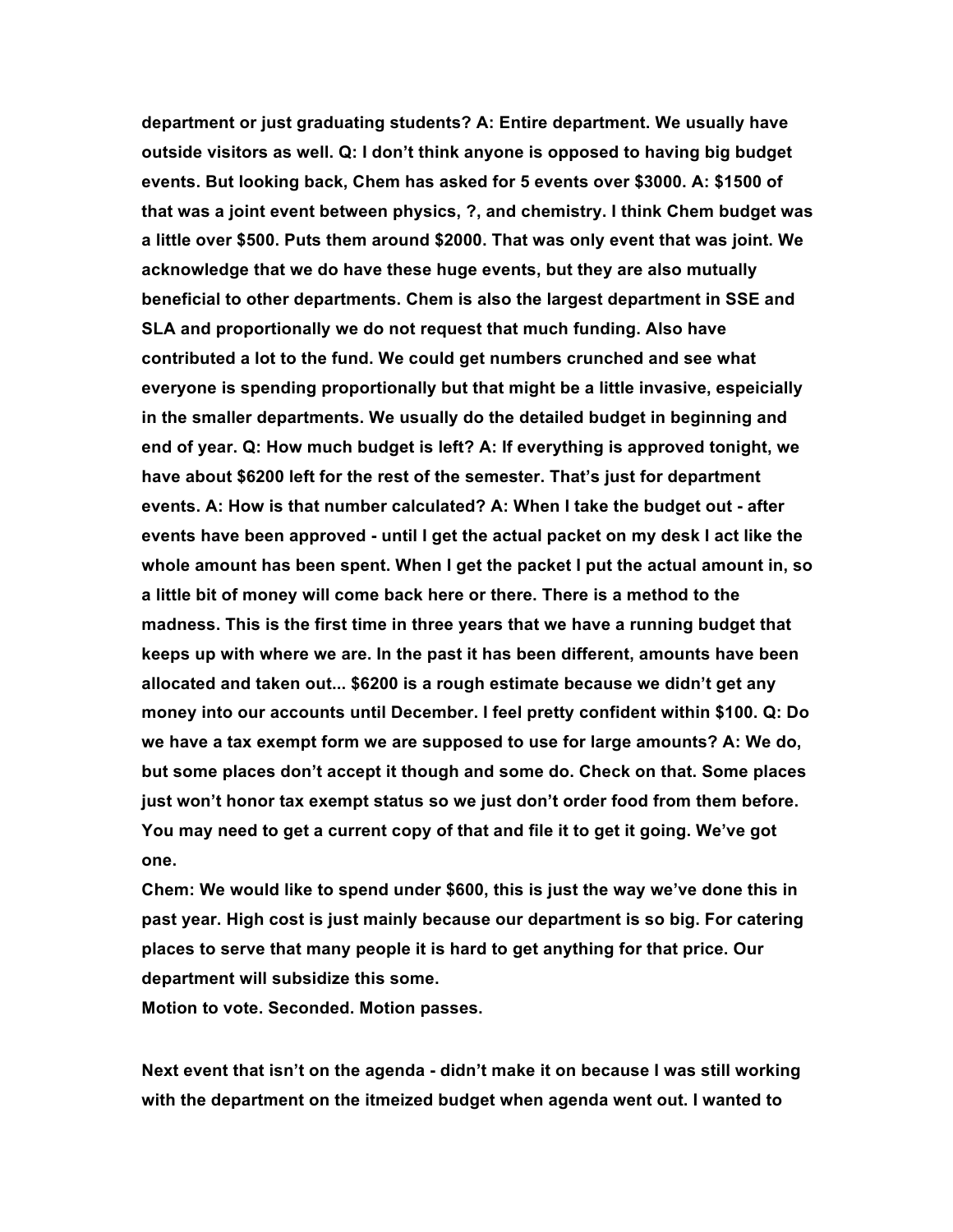**bring this up tonight because it is being held 3/11, the day after our next meeting. Considering that this is this department's only event all year, I wanted to give them the opportunity to request funding. I have the budget and will let Tate take the floor.**

**Tate: We had some miscommunication about the budget so it's coming together late, but this is a huge event for CCC program. This is our graduate student symposium - 21 speakers, 4 department, some people from outside of Tulane. This is breakfast, lunch, dinner. It is everything - we are asking for \$1200. Thank you so much for helping Jordan. Q: Approximately how many grad students involved? A: 25 students, 20 professors. Classes are going to be required to come. We will have various sessions, so people will come and go but we're expecting 100-150 people. We'll have community people there. This is an open event, will be held on campus in the Chapel. Some things will be in Newcomb. Whole idea is we want one event for the community. Any other questions? Q: If we vote on this event, is it included in Jordan's budget estimate? A: Yes - \$6200 figure included the \$1200 for this event. Q: How are you going to advertise it? How can we learn more about it? A: The flyer has been created and is being printed as we speak. A lot of departments are involved and we are about to start promo. Flyer, Facebook group, etc. GSSA will promo on FB, listserv, email, as well. Q: I think when something like this is going on, other departments should be involved in the planning stages. I was kind of expecting to be contacted before. A: When I mentioned econ, I just meant someone presented last year. Students can present on community topics. If someone in your department has something to say wrt that, that is the idea. It's a space to present and come together. Of course you are welcome to come plan if you would like. Q: Will the department be chipping in any? A: Three departments are helping and each has chipped in \$300, Taylor Center is helping. But this is the main source of funding. Q: Is GSSA featured on the posters or in any of the announcements? A: Yes.** 

**Motion to vote. Seconded. Motion for funding passes.** 

- d. Secretary Abigail Nixon (anixon1@tlulane.edu)
	- i. Comp. Sci. **There was no Computer Science department for a while. Motion to vote. Seconded. Motion passes, Computer Science is back**